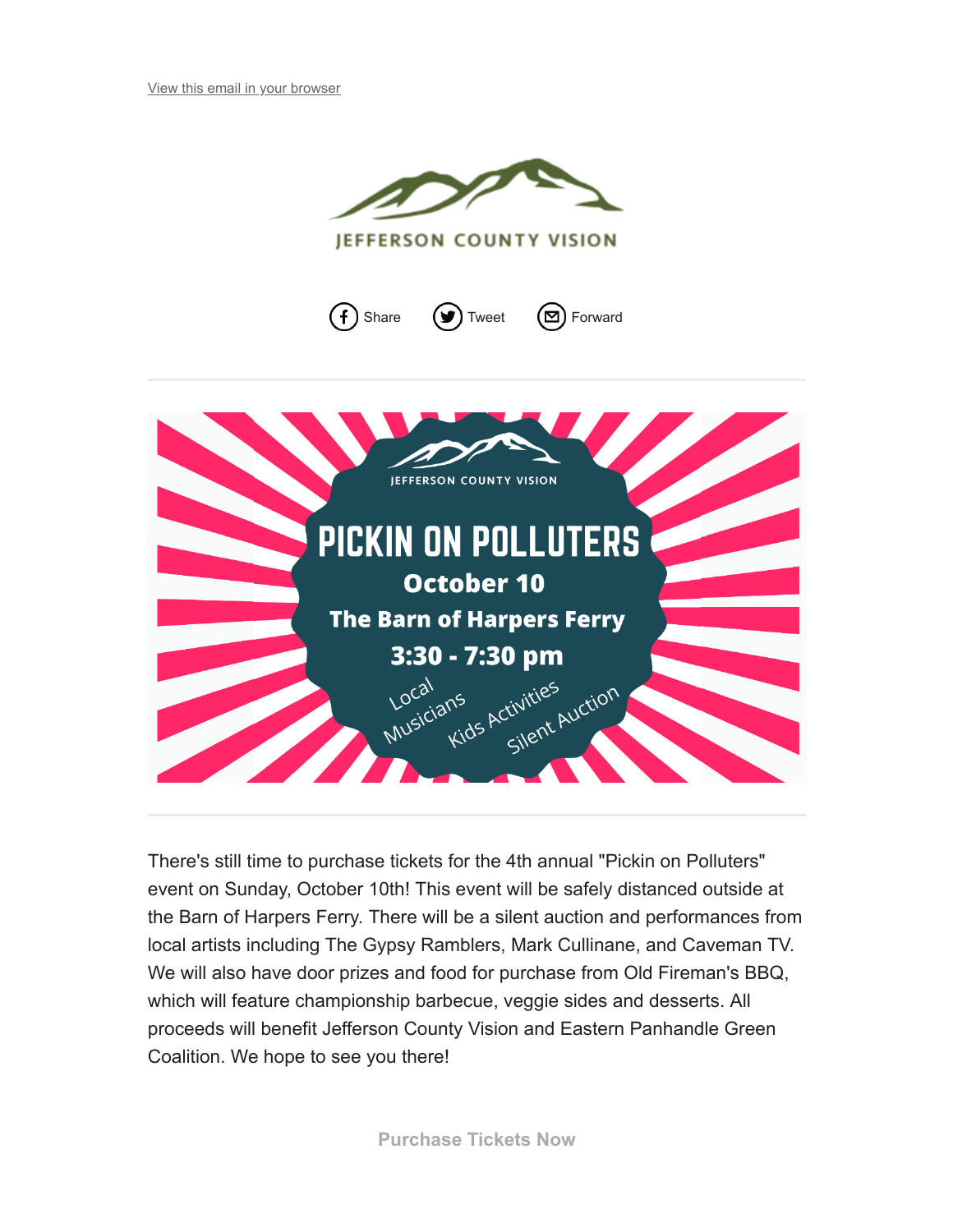Longtime Jefferson County resident, Mike Glenn, first got involved with Jefferson County Vision after learning about Rockwool's air quality permit and the pollution it would bring. His main concern was about the effects of ozone on the surrounding region as he learned that Rockwool's smokestacks are permitted to emit 470 tons of volatile organic compounds (VOC) and 239 tons of nitrogen oxides each year. Dr. Glenn decided to take matters into his own hands and began researching the effects of ozone in Jefferson County. During his career, he worked as a soil scientist with the Department of Agriculture before retiring five years ago. Early on in the fight against Rockwool, he spoke at local meetings, including the Board of Education and explained his findings on the effects of ozone. He also attended an air quality symposium in Harpers Ferry where he spent time looking into satellite imagery with Jane Williams, Clean Air Chair of the Sierra Club. He looked into resources available to the public to see how much he could monitor pollution from a single site, which is difficult with the available technology.

Dr. Glenn's most pressing concerns are the effects of ozone pollution on reducing crop yields, especially soybeans, in the surrounding region as well as fine particulate matter (PM 2.5) pollution. He has stayed committed to the fight against Rockwool and other heavy industry in Jefferson County due to his concerns about how he and the surrounding community would be affected. His work has filled an important gap, single-handedly researching these effects in terms of satellite imagery. Dr. Glenn hopes that in the future, Rockwool's air quality permit will be re-opened to allow for more accurate data analysis and public comments to be presented and that ultimately, Rockwool will be required to utilize cleaner technology.

Attending local government meetings is another important way you can be active in the community. Your presence helps to hold our officials accountable